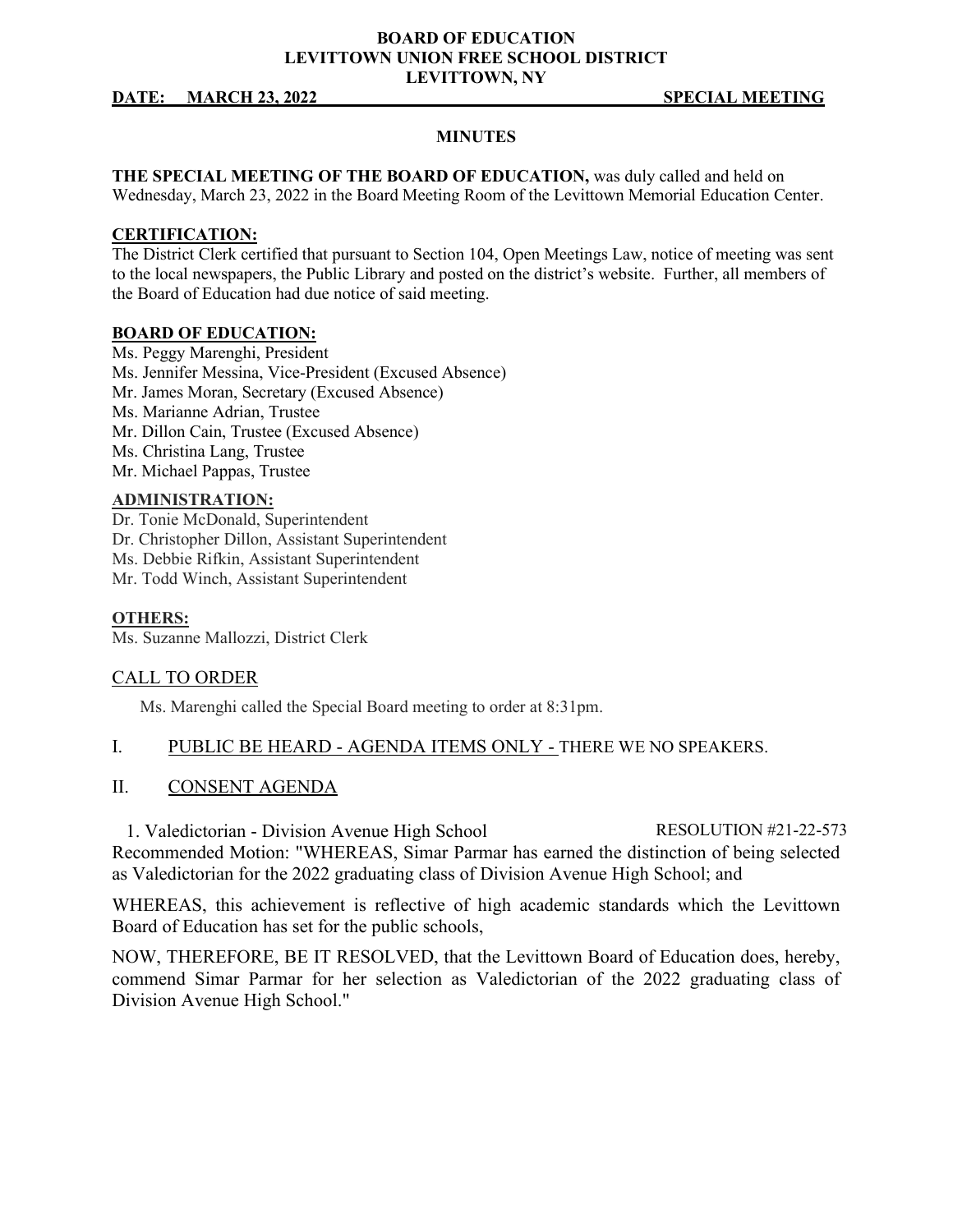| - - - -          |                                |
|------------------|--------------------------------|
| <b>RESULT:</b>   | <b>MOTION CARRIED [4-0]</b>    |
| <b>MOVER:</b>    | Michael Pappas, Trustee        |
| <b>SECONDER:</b> | Christina Lang, Trustee        |
| AYES:            | Pappas, Adrian, Marenghi, Lang |
| <b>ABSENT:</b>   | Moran, Cain, Messina           |
|                  |                                |

2. Salutatorian Division Avenue High School RESOLUTION # 21-22-574

Recommended Motion: "WHEREAS, Grace Lim has earned the distinction of being selected as Salutatorian for the 2022 graduating class of Division Avenue High School; and

WHEREAS, this achievement is reflective of high academic standards which the Levittown Board of Education has set for the public schools,

NOW, THEREFORE, BE IT RESOLVED, that the Levittown Board of Education does, hereby, commend Grace Lim for her selection as Salutatorian of the 2022 graduating class of Division Avenue High School."

| <b>MOTION CARRIED [4-0]</b>    |
|--------------------------------|
| Michael Pappas, Trustee        |
| Christina Lang, Trustee        |
| Pappas, Adrian, Marenghi, Lang |
| Moran, Cain, Messina           |
|                                |

3. Valedictorian MacArthur High School RESOLUTION # 21-22-575

Recommended Motion: "WHEREAS, Summer Looney has earned the distinction of being selected as Valedictorian for the 2022 graduating class of MacArthur High School; and

WHEREAS, this achievement is reflective of high academic standards which the Levittown Board of Education has set for the public schools,

NOW, THEREFORE, BE IT RESOLVED, that the Levittown Board of Education does, hereby, commend Summer Looney for her selection as Valedictorian of the 2022 graduating class of MacArthur High School."

| <b>RESULT:</b>   | <b>MOTION CARRIED [4-0]</b>    |
|------------------|--------------------------------|
| <b>MOVER:</b>    | Michael Pappas, Trustee        |
| <b>SECONDER:</b> | Christina Lang, Trustee        |
| AYES:            | Pappas, Adrian, Marenghi, Lang |
| <b>ABSENT:</b>   | Moran, Cain, Messina           |

4. Salutatorian MacArthur High School RESOLUTION # 21-22-576

Recommended Motion: "WHEREAS, Anna Conway has earned the distinction of being selected as Salutatorian for the 2022 graduating class of MacArthur High School; and

WHEREAS, this achievement is reflective of high academic standards which the Levittown Board of Education has set for the public schools,

NOW, THEREFORE, BE IT RESOLVED, that the Levittown Board of Education does, hereby, commend Anna Conway for her selection as Salutatorian of the 2022 graduating class of MacArthur High School."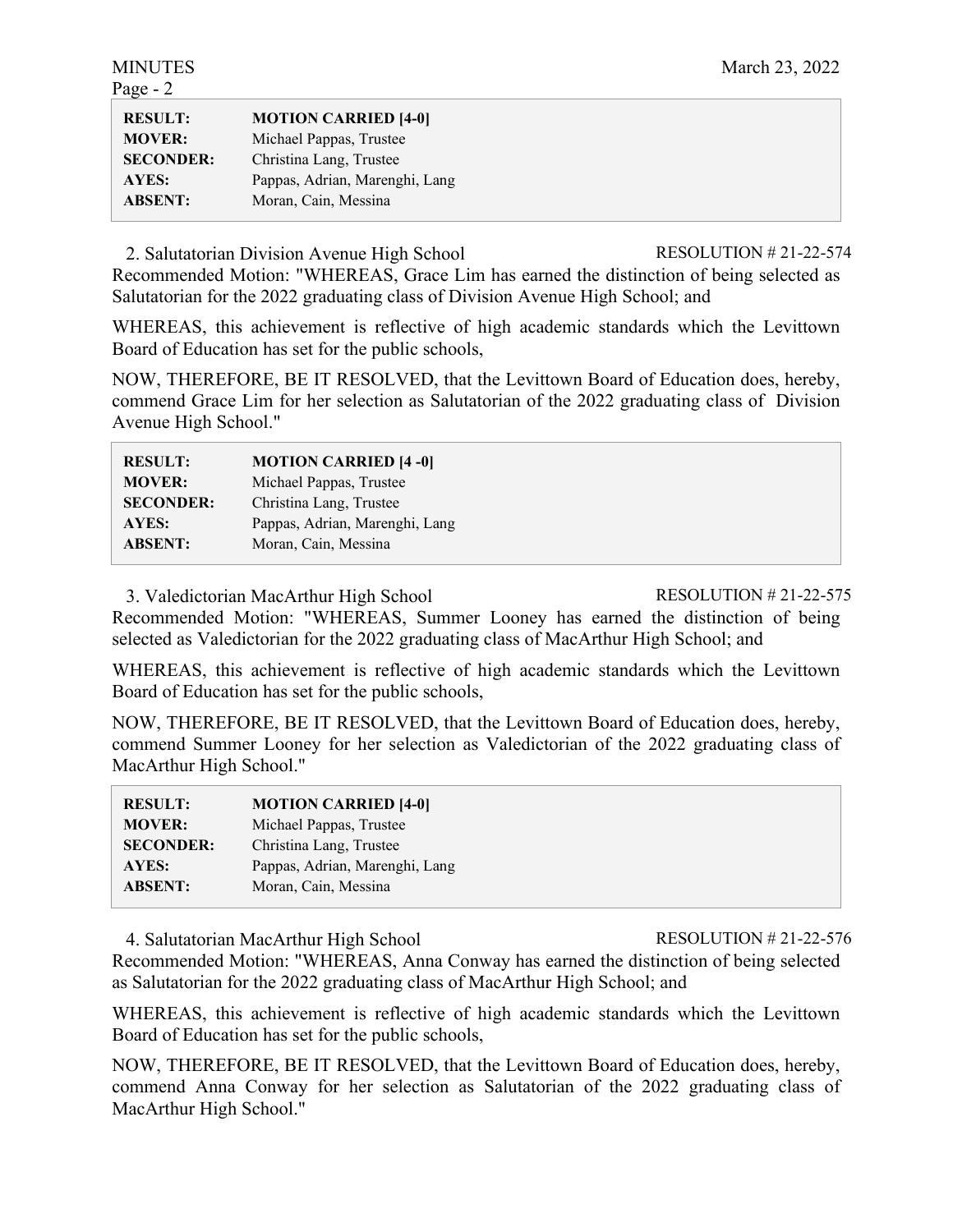| <b>RESULT:</b>   | <b>MOTION CARRIED [4-0]</b>    |
|------------------|--------------------------------|
| <b>MOVER:</b>    | Michael Pappas, Trustee        |
| <b>SECONDER:</b> | Christina Lang, Trustee        |
| AYES:            | Pappas, Adrian, Marenghi, Lang |
| <b>ABSENT:</b>   | Moran, Cain, Messina           |

5. Adoption of 2022-2023 Budget for May 17, 2022 Annual Vote RESOLUTION #21-22-577 Recommend Motion: "WHEREAS, a proposed school district budget for the 2022-2023 school

year has been prepared by the Levittown Board of Education, and

WHEREAS, due notice has been given of a public hearing which will be held on the proposed

budget on May 4, 2022, it is

RESOLVED, that the estimated expenses of the Levittown School District, as set forth in the

proposed budget in the amount of \$239,351,011 is hereby approved. Copies thereof shall be made available at each school building, district office, and public library. A proposition for the approval thereof shall be presented to the school district voters on May 17, 2022, at the annual meeting of the school district."

| <b>RESULT:</b>   | <b>MOTION CARRIED [4-0]</b>    |
|------------------|--------------------------------|
| <b>MOVER:</b>    | Michael Pappas, Trustee        |
| <b>SECONDER:</b> | Christina Lang, Trustee        |
| AYES:            | Pappas, Adrian, Marenghi, Lang |
| <b>ABSENT:</b>   | Moran, Cain, Messina           |

6. Transportation Cooperative BOCES RESOLUTION # 21-22-578

Recommended Motion: "WHEREAS, a number of public school districts in Nassau County wish to jointly solicit proposals, together with the Nassau Board of Cooperative Educational Services ("BOCES") for pupil transportation services for the 2022-2023 school year (and any renewal period) in accordance with the applicable provisions of General Municipal Law;

WHEREAS, the public school districts and the BOCES have agreed to form a Cooperative (the "Cooperative") for this purpose;

WHEREAS, the Levittown Union Free School District is desirous of participating in the Cooperative for joint solicitation of proposals for pupil transportation services as authorized by General Municipal Law, Section 119-0 in accordance with the terms and conditions of the Inter-Municipal Cooperative Transportation Agreement attached hereto;

NOW THEREFORE BE IT RESOLVED, that the Board of Education authorizes the Levittown Union Free School District to participate in the Cooperative; and

BE IT FURTHER RESOLVED, that the Board of Education hereby approves the Inter-Municipal Cooperative Transportation Agreement (Recitals) attached hereto and authorizes the Board President to execute the Agreement on behalf of the Board of Education."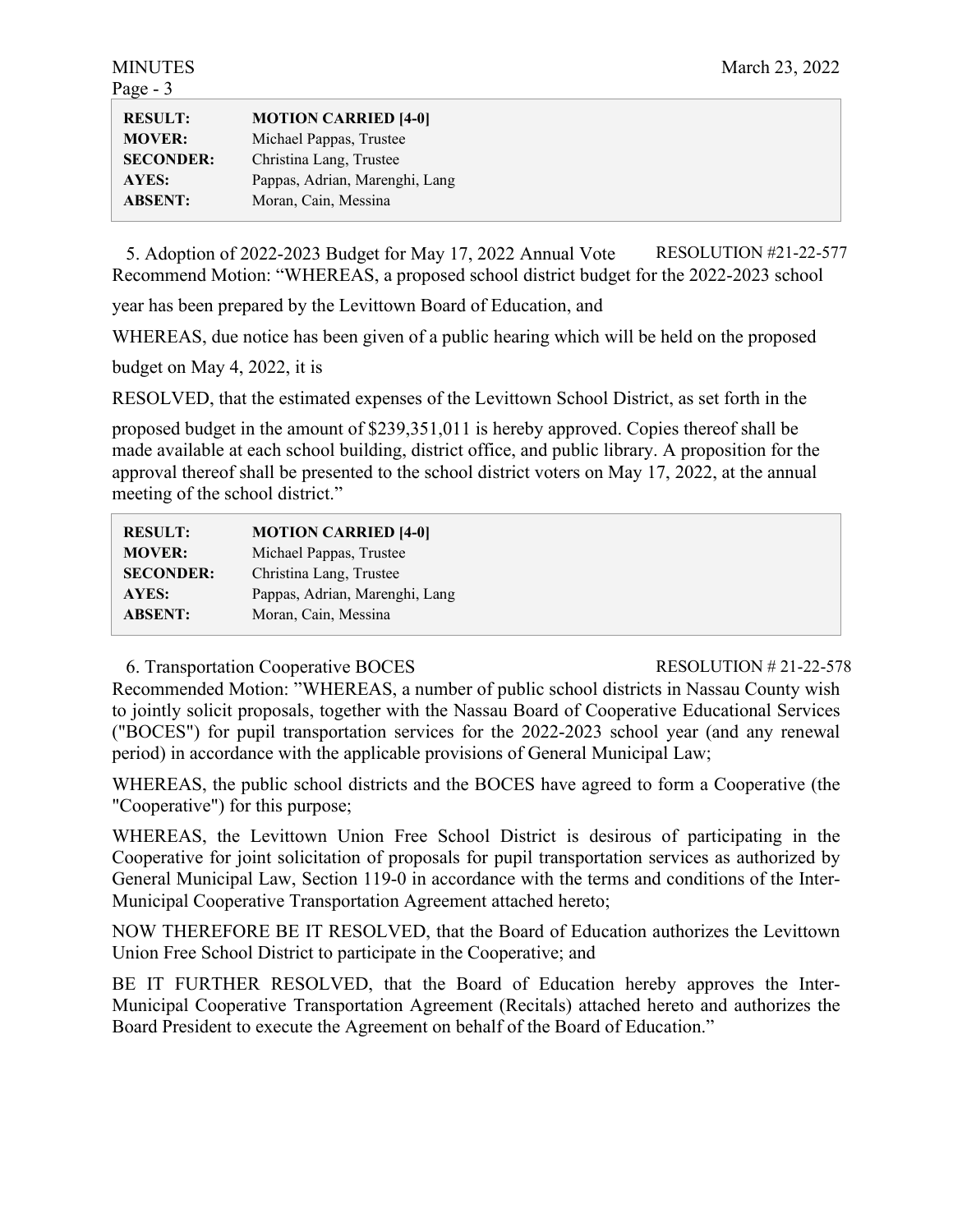| <b>RESULT:</b><br><b>MOVER:</b> | <b>MOTION CARRIED [4-0]</b><br>Michael Pappas, Trustee |
|---------------------------------|--------------------------------------------------------|
| <b>SECONDER:</b>                | Christina Lang, Trustee                                |
| AYES:                           | Pappas, Adrian, Marenghi, Lang                         |
| <b>ABSENT:</b>                  | Moran, Cain, Messina                                   |

7. Separation Incentive - Levittown United Teachers (LUT) and Association of Levittown School Administrators

RESOLUTION #21-22-579

Recommended Motion: "RESOLVED, that the Levittown Board of Education does, hereby, authorize the attached retirement incentive for the Levittown United Teachers (LUT) and Association of Levittown School Administrators (ALSA)."

| <b>RESULT:</b>   | <b>MOTION CARRIED [4-0]</b>    |
|------------------|--------------------------------|
| <b>MOVER:</b>    | Michael Pappas, Trustee        |
| <b>SECONDER:</b> | Christina Lang, Trustee        |
| AYES:            | Pappas, Adrian, Marenghi, Lang |
| <b>ABSENT:</b>   | Moran, Cain, Messina           |

## 8. SCOPE Education Services RESOLUTION #21-22-580

Recommended Motion: "RESOLVED, that the Levittown Board of Education does, hereby, approve the attached contract with SCOPE Education Services to provide a summer Enrichment program from July 11, 2022 through August 19, 2022.

NOW, BE IT FURTHER RESOLVED that the Board of Education President is, hereby, authorized to execute the contract."

| <b>MOTION CARRIED [4-0]</b>    |
|--------------------------------|
| Michael Pappas, Trustee        |
| Christina Lang, Trustee        |
| Pappas, Adrian, Marenghi, Lang |
| Moran, Cain, Messina           |
|                                |

9. Schedules RESOLUTION # 21-22-581

"RECOMMENDED MOTION: That the Levittown Board of Education does, hereby, approve the following schedules:

- 1001 "Resignations/Terminations, Certified Personnel"
- 1002 "Resignations/Terminations, Non-Instructional Personnel"
- 1003 "Appointments, Certified Personnel"

1004 "Coaching"

1005 "Appointments, Non-Instructional Personnel"

1006 "LOA, Certified Personnel"

1007 "LOA, Non-Instructional Personnel"